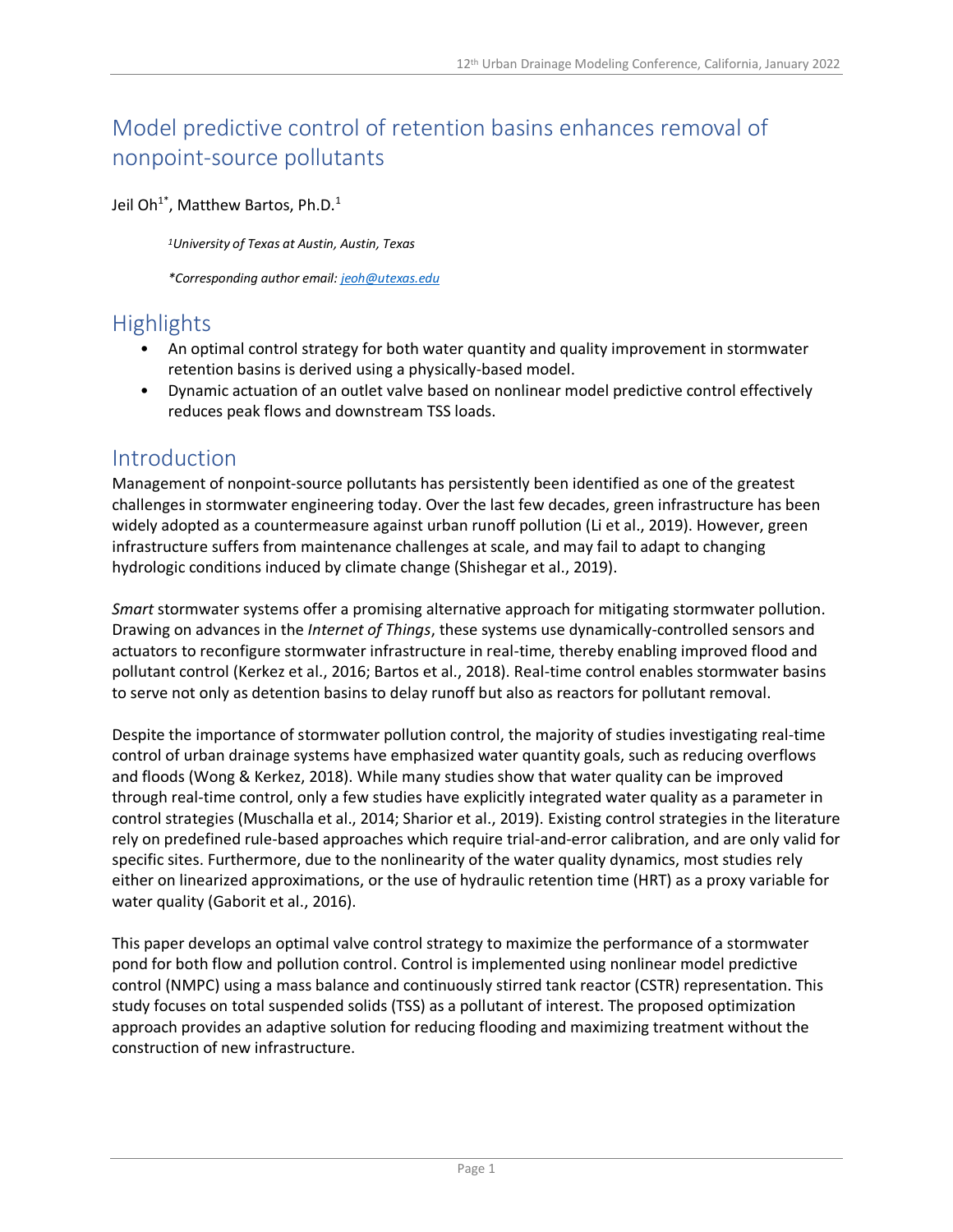## Methodology

The hydraulic model for the stormwater pond is based on a water balance, where the change in storage is equal to the difference between inflow ( $q_{in}$ ) and outflow ( $q_{out}$ ). Assuming the surface area of the pond is roughly constant, the change in storage can be expressed as the change in depth  $(h)$  times the surface area of the pond  $(A)$ .

$$
A\frac{dh}{dt} = q_{in} - q_{out} \tag{1}
$$

At the outlet of the pond, a controllable orifice is installed to regulate the outflow rate, such that  $q_{out}$  =  $\theta C_d A_d \sqrt{2gh}$ ; where  $\theta$  is the orifice opening ratio,  $C_d$  is the orifice discharge coefficient,  $A_d$  is the orifice area, and g is the gravitational acceleration.

The water quality model, formulated here for TSS, can be expressed by pollutant mass balance considering sedimentation as a first-order reaction (Krajewski et al., 2017). It is assumed that the pond itself behaves as a CSTR, which means the effluent concentration is equal to the concentration in the pond:

$$
V\frac{dC}{dt} + C\frac{dV}{dt} = C_{in}q_{in} - Cq_{out} - kCV
$$
 (2)

where  $C$  is the concentration in the effluent and in the pond, and  $k$  is the first-order rate constant. Combining Equation (1) and Equation (2), the water quality dynamics are given by:

$$
\frac{dC}{dt} = \frac{q_{in}}{V}(C_{in} - C) - kC
$$
\n(3)

Model predictive control (MPC) is an optimization approach that has been widely adopted in many sectors as an effective tool to drive future optimal control strategies from a model of the system and forecasts of external inputs. To account for the nonlinearity of the combined hydraulic and water quality model, NMPC is used. While NMPC retains the advantages of linear MPC, such as enabling constraints on decision variables, it can also handle non-linear dynamical systems, eliminating the need for linearization which may impair the accuracy of the model. The objective function of the NMPC optimization is to minimize both peak flow and pollutant load from the pond by controlling the outlet valve. Mathematically, this objective is expressed as follows:

$$
J(k) = \sum_{k=1}^{N} (q_{out}(k) - \frac{1}{N} \sum_{l=1}^{N} q_{out}(l))^{2} + \sum_{k=1}^{N} (C(k)q_{out}(k))^{2}
$$
(4)

where  $q_{out}(k) = \theta(k)C_dA_d\sqrt{2gh(k)}$ . Physical constraints are imposed on both the maximum allowable water height, and the valve opening ratio:

$$
0 \le h \le h_{max} \tag{5}
$$

$$
0 \le \theta \le 1 \tag{6}
$$

## Results and discussion

Compared to the uncontrolled case, dynamic control with NMPC simultaneously reduces the peak flow and TSS load, while also preventing overflow (Figure 1). About 29.6% TSS load reduction (from 0.27 kg to 0.19 kg) is achieved through active control compared to the uncontrolled case. Intuitively, NMPC enhances pollutant removal by reducing the discharge when the TSS concentration in the pond is high and increasing the discharge when the concentration is low. In addition, dynamic control shows a 61.2% reduction in the magnitude of peak flow from 3.17 $m^3/s$  to 1.23 $m^3/s$ . Through dynamic control of the outlet valve, the volume of stormwater is effectively distributed over the event duration, leading to lower concentrations of TSS in the effluent. This study also overcomes the limitations of existing rule-